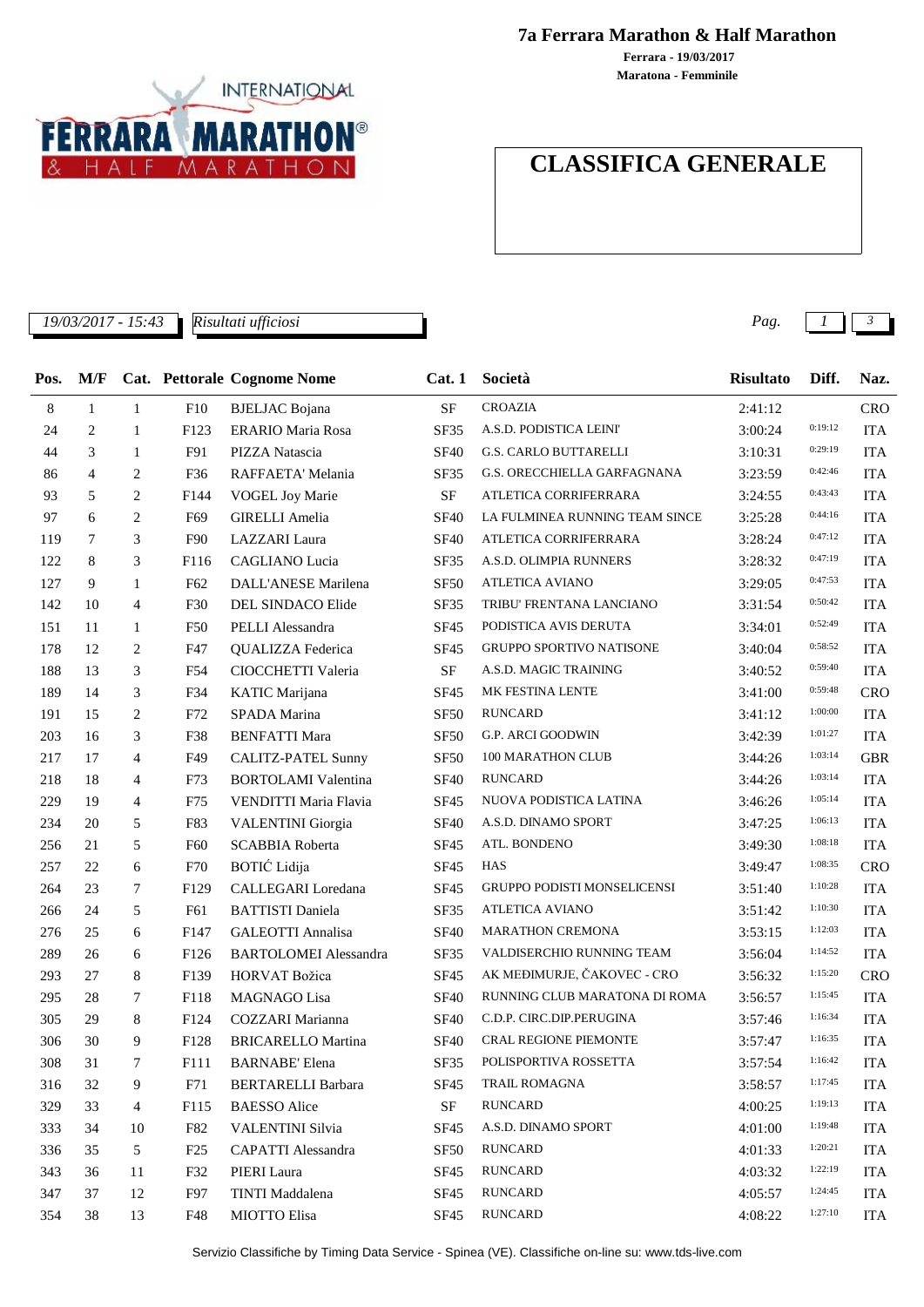## *19/03/2017 - 15:43 Pag. 2 3*

*Risultati ufficiosi*

| Pos. | M/F |              |                  | <b>Cat. Pettorale Cognome Nome</b> | Cat.1            | Società                               | <b>Risultato</b> | Diff.   | Naz.       |
|------|-----|--------------|------------------|------------------------------------|------------------|---------------------------------------|------------------|---------|------------|
| 355  | 39  | 6            | F24              | <b>CUK VURNEK Branka</b>           | <b>SF50</b>      | NATJECATELJSKA ISKAZNICA              | 4:08:33          | 1:27:21 | <b>CRO</b> |
| 362  | 40  | 10           | F31              | <b>SCARNICCI Elisabetta</b>        | <b>SF40</b>      | <b>RUNCARD</b>                        | 4:10:05          | 1:28:53 | <b>ITA</b> |
| 366  | 41  | 7            | F81              | PREARO Stefania                    | SF <sub>50</sub> | <b>SALCUS</b>                         | 4:10:33          | 1:29:21 | <b>ITA</b> |
| 369  | 42  | 8            | F122             | <b>CESARI</b> Maria Antonietta     | <b>SF50</b>      | <b>RUNCARD</b>                        | 4:10:36          | 1:29:24 | <b>ITA</b> |
| 370  | 43  | 5            | F109             | PIERATTINI Veronica                | <b>SF</b>        | POD. MISERICORDIA AGLIANESE 19        | 4:10:38          | 1:29:26 | <b>ITA</b> |
| 373  | 44  | 8            | F108             | <b>BEONI</b> Letizia               | SF35             | POD. MISERICORDIA AGLIANESE 19        | 4:10:39          | 1:29:27 | <b>ITA</b> |
| 376  | 45  | $\mathbf{1}$ | F <sub>65</sub>  | <b>SCHWARZ Marion</b>              | <b>SF60</b>      | <b>RUNCARD</b>                        | 4:11:40          | 1:30:28 | <b>GER</b> |
| 377  | 46  | $\mathbf{1}$ | F <sub>67</sub>  | APICELLA Maria                     | <b>SF55</b>      | SPORTS CLUB MELEGNANO                 | 4:12:02          | 1:30:50 | <b>ITA</b> |
| 378  | 47  | 6            | F42              | <b>CORRADINI Eleonora Rachele</b>  | <b>SF</b>        | <b>G.S. BANCARI ROMANI</b>            | 4:12:25          | 1:31:13 | <b>ITA</b> |
| 379  | 48  | 7            | F41              | <b>RACIOPPI Vanessa</b>            | <b>SF</b>        | <b>G.S. BANCARI ROMANI</b>            | 4:12:25          | 1:31:13 | <b>ITA</b> |
| 387  | 49  | 9            | F84              | AMBROSI Chiara                     | <b>SF35</b>      | <b>GRUPPO PODISTI MONSELICENSI</b>    | 4:13:58          | 1:32:46 | <b>ITA</b> |
| 394  | 50  | 8            | F40              | <b>MONDINI</b> Valeria             | <b>SF</b>        | <b>RUNCARD</b>                        | 4:15:36          | 1:34:24 | <b>ITA</b> |
| 397  | 51  | 11           | F35              | <b>IVKOVIC Melita</b>              | <b>SF40</b>      | MK FESTINA LENTE                      | 4:16:52          | 1:35:40 | <b>CRO</b> |
| 399  | 52  | 9            | <b>F88</b>       | <b>GALLORINI</b> Santina           | <b>SF50</b>      | ASD LAVORATORI INTESA SANPAOLO        | 4:16:58          | 1:35:45 | <b>ITA</b> |
| 401  | 53  | 14           | F43              | <b>BUFFOLINO Debora</b>            | <b>SF45</b>      | <b>RUNCARD</b>                        | 4:17:05          | 1:35:53 | <b>ITA</b> |
| 410  | 54  | 15           | F23              | <b>NIXON</b> Rosemary              | <b>SF45</b>      | <b>RUNCARD</b>                        | 4:18:04          | 1:36:52 | <b>GBR</b> |
| 413  | 55  | 2            | F63              | DE NICOLAO Barbara                 | <b>SF55</b>      | <b>G.P. TURRISTI MONTEGROTTO</b>      | 4:18:37          | 1:37:25 | <b>ITA</b> |
| 428  | 56  | 12           | F <sub>55</sub>  | <b>INTROCASO</b> Isabella          | <b>SF40</b>      | AMICI DELLO SPORT BRIOSCO-MI          | 4:23:13          | 1:42:01 | <b>ITA</b> |
| 436  | 57  | 10           | F106             | <b>ARIENTI Stefania Franca</b>     | <b>SF50</b>      | <b>G.S. AVIS - SEREGNO</b>            | 4:26:01          | 1:44:49 | <b>ITA</b> |
| 437  | 58  | 11           | F107             | <b>VALLIERI Maria Cristina</b>     | SF <sub>50</sub> | <b>G.P. VIGARANESE</b>                | 4:26:11          | 1:44:58 | <b>ITA</b> |
| 439  | 59  | 16           | F136             | CASELLI Gianna                     | <b>SF45</b>      | POLISPORTIVA CENTESE ASD              | 4:27:19          | 1:46:07 | <b>ITA</b> |
| 442  | 60  | 3            | F143             | <b>BENVENUTI Morena</b>            | SF <sub>55</sub> | <b>G.P. ROMANI BIONDANI</b>           | 4:27:30          | 1:46:18 | <b>ITA</b> |
| 443  | 61  | 12           | F80              | LOMBARDI Tea                       | SF <sub>50</sub> | GOLDEN CLUB RIMINI INTERNAT.          | 4:27:46          | 1:46:34 | <b>ITA</b> |
| 445  | 62  | 13           | F93              | <b>CAMELLINI</b> Alessandra        | <b>SF50</b>      | ATLETICA MDS PANARIAGROUP ASD         | 4:28:11          | 1:46:59 | <b>ITA</b> |
| 451  | 63  | 13           | F100             | <b>CARONNA Laura</b>               | <b>SF40</b>      | <b>RUNCARD</b>                        | 4:30:03          | 1:48:51 | <b>ITA</b> |
| 452  | 64  | 17           | F127             | <b>BECCHI</b> Serena               | <b>SF45</b>      | A.S.D. ATL. MARCIATORI MUGELLO        | 4:30:08          | 1:48:56 | <b>ITA</b> |
| 453  | 65  | 18           | F57              | CARLETTI Claudia                   | SF45             | A.S.D. ATL. MARCIATORI MUGELLO        | 4:30:08          | 1:48:56 | <b>ITA</b> |
| 460  | 66  | 4            | F78              | <b>GRILLI Paola</b>                | SF <sub>55</sub> | AMICI DELLA FATICA CESENA             | 4:32:40          | 1:51:28 | <b>ITA</b> |
| 465  | 67  | 14           | F46              | <b>BASILIO Maria Carmela</b>       | <b>SF40</b>      | <b>BARLETTA SPORTIVA</b>              | 4:34:18          | 1:53:06 | <b>ITA</b> |
| 470  | 68  | 9            | F138             | CVITANIĆ Ana                       | $\rm{SF}$        | AK VARAŽDIN, VARAŽDIN - CRO           | 4:35:41          | 1:54:29 | <b>CRO</b> |
| 474  | 69  | 15           | F148             | <b>TAMBURRINI Simona</b>           |                  | SF40 ATLETICOM ASD                    | 4:37:10          | 1:55:58 | <b>ITA</b> |
| 478  | 70  | 14           | F56              | PANZETTA Antonella                 | SF50             | LEVANTE USD                           | 4:37:40          | 1:56:28 | <b>ITA</b> |
| 487  | 71  | 15           | F74              | <b>RAMPONI Neva</b>                | <b>SF50</b>      | POL. MONTE SAN PIETRO                 | 4:38:49          | 1:57:37 | <b>ITA</b> |
| 488  | 72  | 16           | F94              | <b>GIACOMEL Carla</b>              | <b>SF50</b>      | A.S.D. MARCIACARATESI                 | 4:39:04          | 1:57:51 | <b>ITA</b> |
| 489  | 73  | 19           | F141             | TAGLIAVINI Cinzia                  | SF <sub>45</sub> | PICO RUNNERS                          | 4:39:19          | 1:58:07 | <b>ITA</b> |
| 492  | 74  | 20           | F113             | <b>CHIERICI</b> Susanna            | SF <sub>45</sub> | ATLETICA MDS PANARIAGROUP ASD         | 4:41:54          | 2:00:42 | <b>ITA</b> |
| 493  | 75  | 5            | F45              | MUSIGH Marina                      | <b>SF55</b>      | GRUPPO SPORTIVO NATISONE              | 4:42:17          | 2:01:05 | <b>ITA</b> |
| 496  | 76  | 17           | F33              | <b>BOSNIC Sandra</b>               | SF <sub>50</sub> | MK FESTINA LENTE                      | 4:42:45          | 2:01:33 | <b>CRO</b> |
| 497  | 77  | 18           | F92              | <b>BORGATTI Milva</b>              | <b>SF50</b>      | POD. FINALE EMILIA                    | 4:43:18          | 2:02:05 | <b>ITA</b> |
| 500  | 78  | 19           | F52              | FRESCO Claire                      | <b>SF50</b>      | <b>RUNCARD</b>                        | 4:43:34          | 2:02:22 | <b>GBR</b> |
| 501  | 79  | 6            | F86              | MORETTI Adonella                   | SF <sub>55</sub> | A.S.P.A. BASTIA                       | 4:44:16          | 2:03:04 | <b>ITA</b> |
| 504  | 80  | 21           | F <sub>142</sub> | MINELLI Claudia                    | <b>SF45</b>      | <b>GUBBIO RUNNERS</b>                 | 4:44:32          | 2:03:20 | <b>ITA</b> |
| 508  | 81  | 20           | F76              | <b>BELLIA</b> Patrizia             | <b>SF50</b>      | A.S.D. GATE-CRAL INPS                 | 4:46:42          | 2:05:30 | <b>ITA</b> |
| 514  | 82  | 21           | F103             | FARRONATO Liliana                  | SF <sub>50</sub> | A.S.D. RUNNING EVOLUTION              | 4:47:30          | 2:06:18 | <b>ITA</b> |
| 519  | 83  | 10           | F102             | <b>COSTANTINI Delia</b>            | <b>SF35</b>      | 9,92 RUNNING ASD                      | 4:47:34          | 2:06:21 | <b>ITA</b> |
| 526  | 84  | 7            | F112             | FACCHINI Marisa                    | <b>SF55</b>      | POLISPORTIVA ROSSETTA                 | 4:48:23          | 2:07:11 | <b>ITA</b> |
| 532  | 85  | 8            | F58              | REPETTI Wilma                      | SF <sub>55</sub> | G.P. CASALESE                         | 4:53:58          | 2:12:46 | <b>ITA</b> |
| 534  | 86  | 9            | F101             | VENTOSILLA SHAW Edith R            | SF <sub>55</sub> | G.S. CAT SPORT ROMA                   | 4:55:36          | 2:14:24 | <b>ITA</b> |
| 537  | 87  | 10           | F85              | <b>BALO'</b> Fabiana Daniela       | SF55             | POL. DIL. SANRAFEL                    | 4:57:39          | 2:16:27 | <b>ITA</b> |
| 538  | 88  | 11           | F121             | CAROLI Maria Grazia                | SF <sub>55</sub> | <b>G.S. LENTI E VELOCI' RAIFFEISE</b> | 4:57:45          | 2:16:33 | <b>ITA</b> |
| 539  | 89  | 22           | F77              | <b>TONI</b> Cristina               | <b>SF50</b>      | NUOVA PODISTICA LATINA                | 4:59:25          | 2:18:13 | <b>ITA</b> |
|      |     |              |                  |                                    |                  |                                       |                  |         |            |